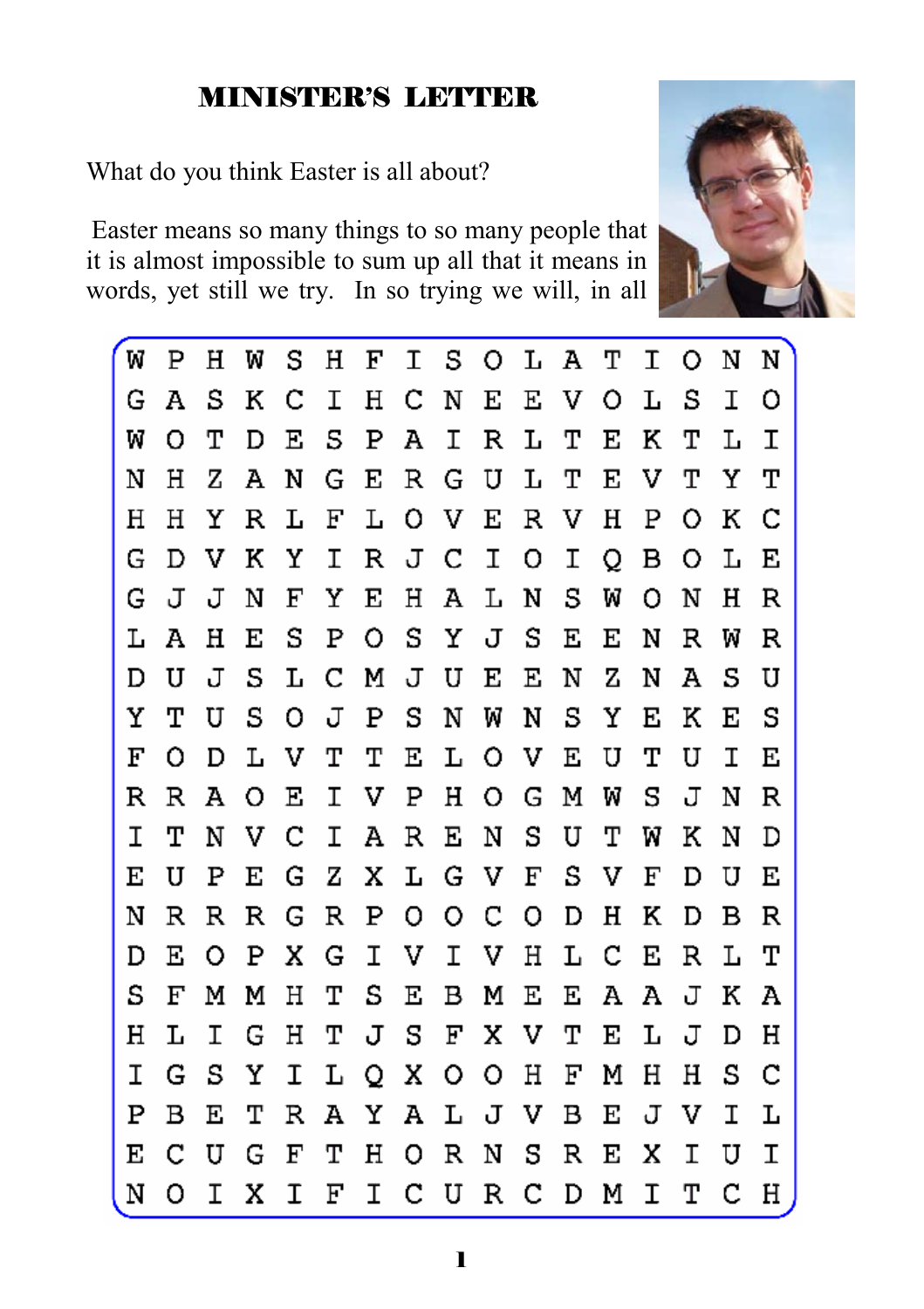likelihood, each turn to different words to help us to make sense of and explain to others those things that lie at the heart of the Easter story *for us*.

Instead of a letter this month, I give you a word search with no list of words for you to look up and no solutions page to check your work against. I simply invite you to look for words in all directions and to circle them as and when they appear to you. Then think about those words and ask yourself whether they help or hinder you as you seek to make sense of and share this story with others.

Easter blessings

# *Paul*

Note: Random words may appear by accident rather than design!

 $\leq 0$  >  $\leq$ 

#### More Lent reflections....

#### **Gagging Jesus**

Thank you to Andrew for recommending Phil Moore's thought provoking book Gagging Jesus. I agree that it is not an easy read and as I progressed through the fifteen most offensive teachings of Jesus, I was challenged.

 Particularly challenging was the chapter on different religions where Jesus exposes the Western worldview as arrogant. Arrogant because: it denies the reality of sin; denies that sin must be atoned for through sacrifice; denies our need for God to send a Saviour and denies the uniqueness of Jesus and his cross. At the end of the chapter, the author exhorts us that we need to shake off this arrogance and embrace the true humility of Jesus' statement that he is the only way to God.

 The verse '*Whoever does not carry their cross and follow me cannot be my disciple'* in the chapter on families was also moving. Describing how painful it was to watch those members of his family suffer because of God's call to relocate, Phil says '*As I drove my son from his last day at school to our new home in London, he asked with all the naivety of a child, "Daddy, when everyone in London has started following Jesus can we move back here so I can go to school with all my friends?"' Ouch!*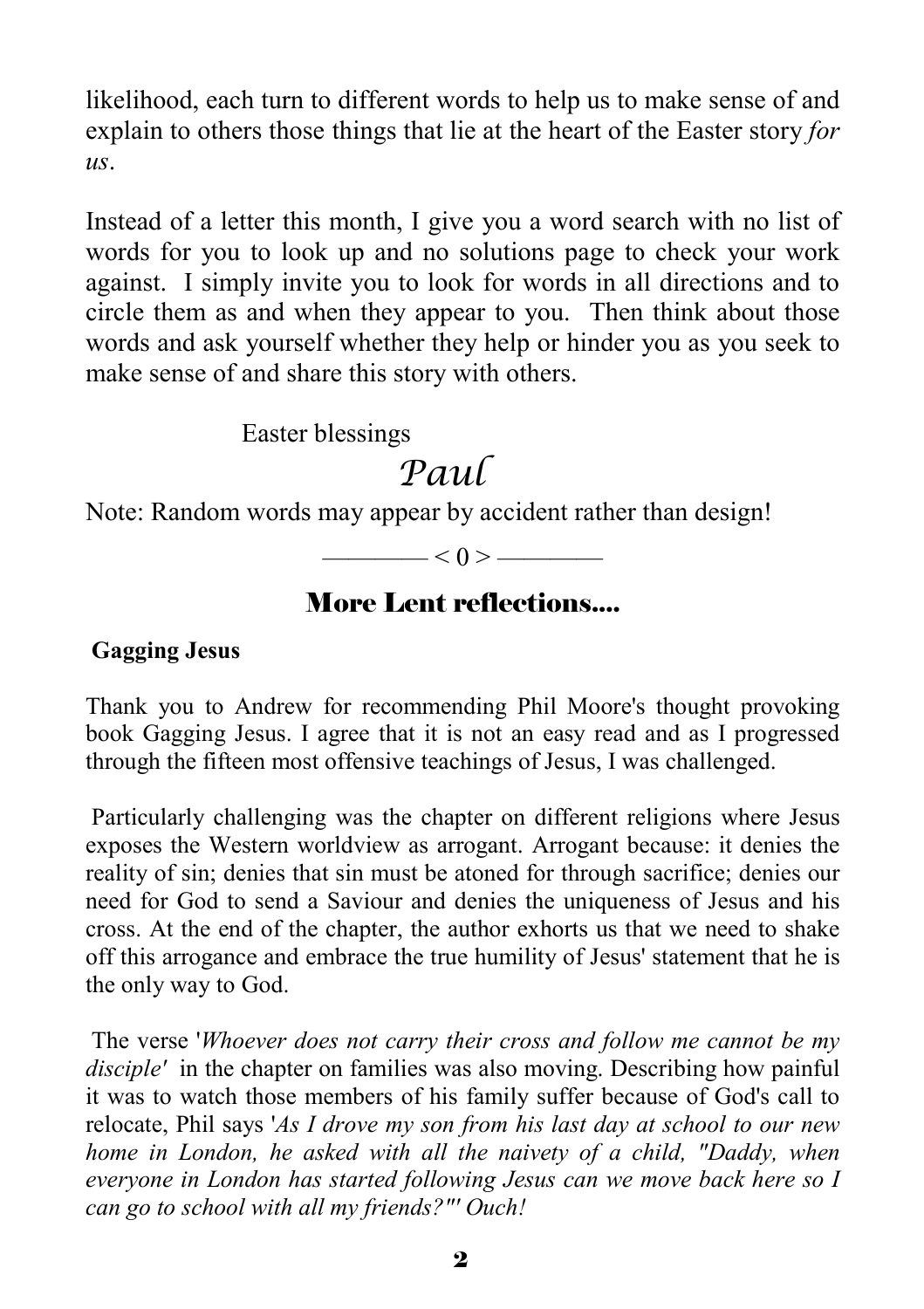Here is another extract from a book highly recommended:

**OH GOD, WHY?**  A journey through Lent for bruised pilgrims by Gerard Hughes

 Lent is a time for prayer, so that we can unmask the subtle and destructive forces masquerading under the appearance of good in our own time, in our individual lives, in the life of the Church and of the nation.



The problem is that our spirituality is split: we have split God off from life. We worry about our dwindling numbers, emptying churches, blame secular values and the permissiveness of our age, but increase of numbers and packed churches would not necessarily touch the problem. Perhaps the dwindling numbers are a blessing, if we can use them to reflect on why so many good, generous and intelligent people abandon the practice of formal religious worship.

Here is an imaginative exercise which you can try for yourself.

Imagine a ring at your doorbell one evening and on answering, you discover the visitor is the Risen Lord himself. Somehow, you know it is the Lord. How do you react, what do you do and say? Do you shut the door on him, or tell him to come back on Sunday? Presumably, you welcome him in, summon everyone in the house, and find yourself making such ridiculous statements to the Lord of all creation as 'Do make yourself at home and stay as long as you like. Everything is yours.'

Now take a fortnight's leap in your imagination. Jesus has accepted your invitation and he is still with you. How are things at home now? You remember that disturbing passage in the Gospel where Jesus says, 'I have come not to bring peace, but the sword, to set daughter against mother, daughter-inlaw against mother-in-law, son against father.' The letter to the Hebrews says that 'Jesus Christ is the same today as he was yesterday and as he will be forever', so presumably there has been a bit of friction over family meals in the last two weeks, some members leaving the table, slamming doors, possibly the front door, never to return. You invited Jesus to make himself at home, so he begun inviting his friends to your house. You remember what people said of his friends in the Gospel, how he dined with sinners. What kind of people do you see coming now to your house, what are the neighbours saying, and what is happening to the local property values? Then you decide that you must not keep Jesus all to yourself, so you arrange for him to give a talk at the local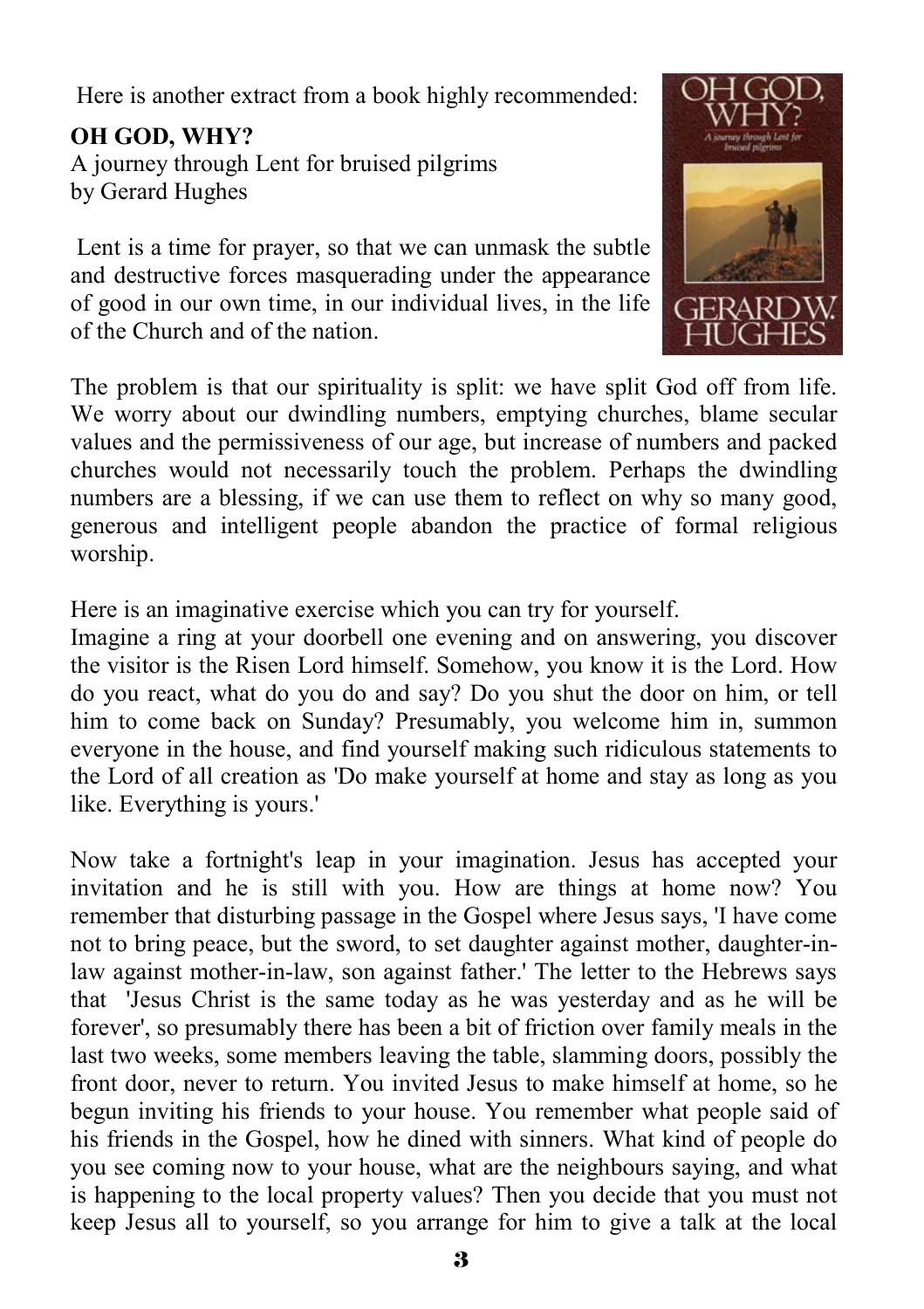church. You remember the scene in the Gospel where he addresses the scribes, Pharisees and chief priests and assures them that the criminals and the prostitutes will get into the kingdom of God before they do. He gives the same message to a gathering of men and women at St Jude's parish and there is uproar, the parish losing its principle benefactors.

You return home with Jesus, your saviour, who has now become your problem. What are you to do? You cannot throw out the Lord of all creation. So you look around the house, find a suitable cupboard, clear it out, decorate it, sparing no expense, get a strong lock on it and put Jesus inside. Outside you can have a lamp and flowers, and each time you pass, bow reverently, so that you now have Jesus and he does not interfere any more!

 This is an image which you can use in your own prayer and reflect on afterwards.

 $\lt 0$  >  $\lt$ 

*Gwen Wildman* 



New Wimbledon Studio is running some exciting adult drama & opera workshops this April at New Wimbledon Theatre. For more information contact **Alison Garner** via her

email: alisongarner@theambassadors.com

#### **Act! for Adults**

Sat 5 April 2013, 11am – 1pm, £12.50 Suitable for ages  $18 +$ 

Take to the stage and discover *Fiddler on the Roof* in this practical and fun workshop led by a professional theatre director. Budding performers can learn more about the hit show through building their acting skills and performance techniques in our studio theatre. *Fiddler On The Roof* runs from 1 to 5 April at New Wimbledon Theatre.

#### **Discover Opera: Aida**

Sat 12 April 2014, 10.30am – 1.30pm, £40 Suitable for ages  $16 +$ Following the huge success of *Opera for Beginners*, this practical and theoretical workshop will introduce you to the story of Aida and teach you how to sing and understand opera. This is a unique opportunity to work with an acclaimed professional opera singer.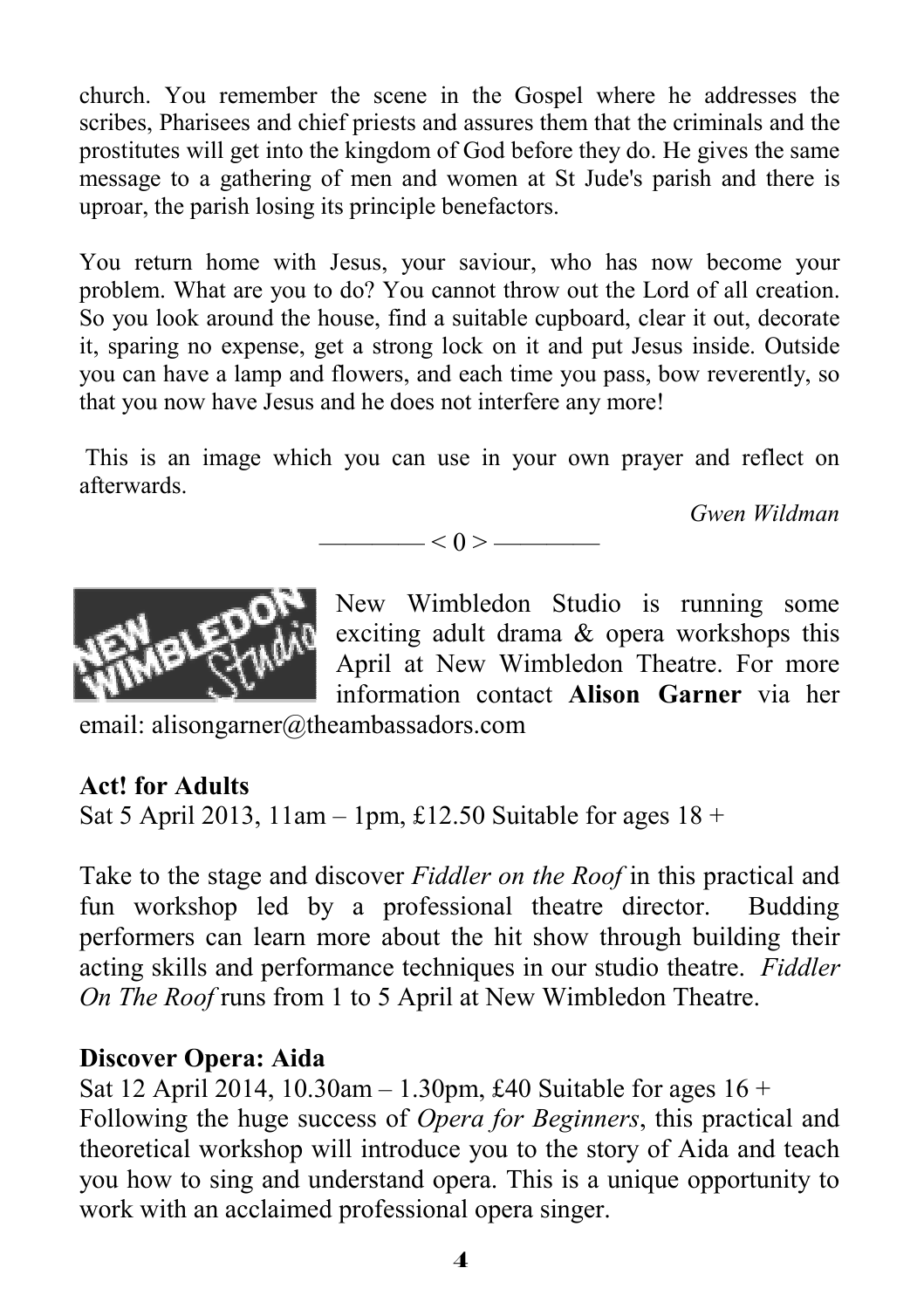# Confistian  $CA$

## FOOD REQUIREMENTS 2014

Christian CARE takes food and other items regularly and long-term to families with little or no money, especially where children are at risk. We try to respond to all appeals for help. Your gifts will help us support more needy families regularly. We prefer **vegetarian food** with **long sell-by dates.** 

The following items are *particularly needed*:

**Rice** – long grain [*not* risotto or dessert] - required in large quantities **Pasta** – favourites fusilli and shells and spaghetti Pasta sauces – tomato, cheese **Cereals** – e.g. Cornflakes, Weetabix, Cocopops, Cheerios **Fruit squashes Fruit juices** – e.g. tropical, mango **Drinking/hot chocolate** [made with water] **Tea** – ordinary in *small packs***,** [*not* speciality/herbal] **Coffee** - instant **Biscuits** – sweet, [*not* savoury] **Sugar Tinned vegetables** – tomatoes, sweetcorn, peas, green beans **Tinned fruit** – peaches, pineapple, **Tinned fish** – tuna in brine/spring water, mackerel **Tinned desserts** – eg custard, rice **Treats** – peanut butter, strawberry jam, chocolate spread, honey, crisps, sweets, tomato ketchup **Lunch box items** – small drinks cartons, raisins, dips, biscuit bars, jellies and custards **Nappies** – all sizes Baby wipes, baby bath, baby lotion, baby talc, baby shampoo We can *rarely use:* Soups, tins of spaghetti, marmalade, mushy peas, curry sauces, tinned beans /pulses

*There will be a large box clearly marked as food items for Christian CARE in the vestibule of the church hall during April for donations.*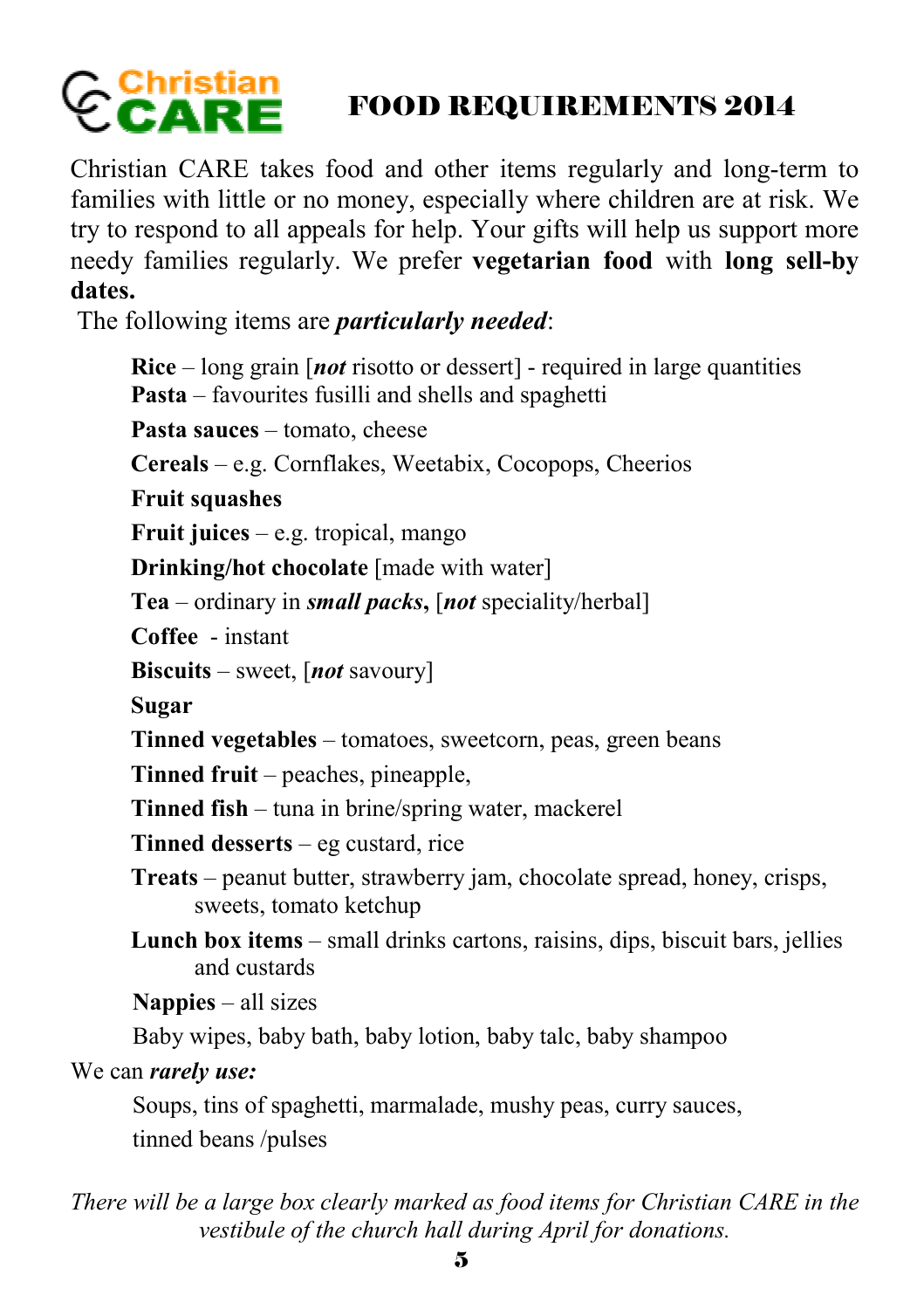#### Extreme Mother

 *Taken from: Extreme devotion, the voice of the martyrs from the co-authors of Jesus freaks. Serious followers of Jesus pay a price, and extreme followers often pay the ultimate price. Each story is true.* 

#### **Susannah Wesley was born in 1668, in England, when the state church and government crushed any form of Christian worship or education not controlled by them. This determined Christian woman began programs of Christian education for adults in her kitchen and daily with her children.**

In 1662, six years before Susannah was born, the English government passed a law forcing the state church's Book of Common Prayer in all worship services. Two thousand clergy were forced to resign.

In 1664, a law was passed forbidding more than five people who were not family members to worship together without a state official. In 1665, the Five Mile Act was passed aimed at Nonconformist ministers who were forbidden to come within five miles where they had founded a congregation. This law was upheld for almost 150 years. Soldiers destroyed meeting houses and took away furniture and Christian books. Five thousand Nonconformist Christians died in prison.

Although Susannah was associated at times with the official church, she refused to be a "Sunday-only" Christian. Her angry neighbours burned her fields and stabbed the three cows that gave milk to her family. They called her children "the little devils." One of her children, John Wesley, the founder of the Methodists, led a great spiritual awakening in England. He had learned perseverance from his mother.

*Many believe the reason England did not experience a bloody revolution, in the same way that France was terrorised, is due to the Christian revival that began among the poor in Great Britain. This spiritual revival was led, in part, by John Wesley who also championed practical help, education, jobs and food. Did the influence of his mother, Susannah Wesley, help to save England? Your influence for Christ does change history. Even if we don't have biological parents or grandparents like the Wesleys who pass down the Christian faith to us, God gives us a spiritual family to nurture and love us. Who is your spiritual mother or father -- someone who taught you about Christ? To whom can you be a spiritual brother or sister?* 

I have been reminded of your sincere faith, which first lived in your grandmother Lois and in your mother Eunice and, I am persuaded, now lives in you also. (2 Timothy 1:5)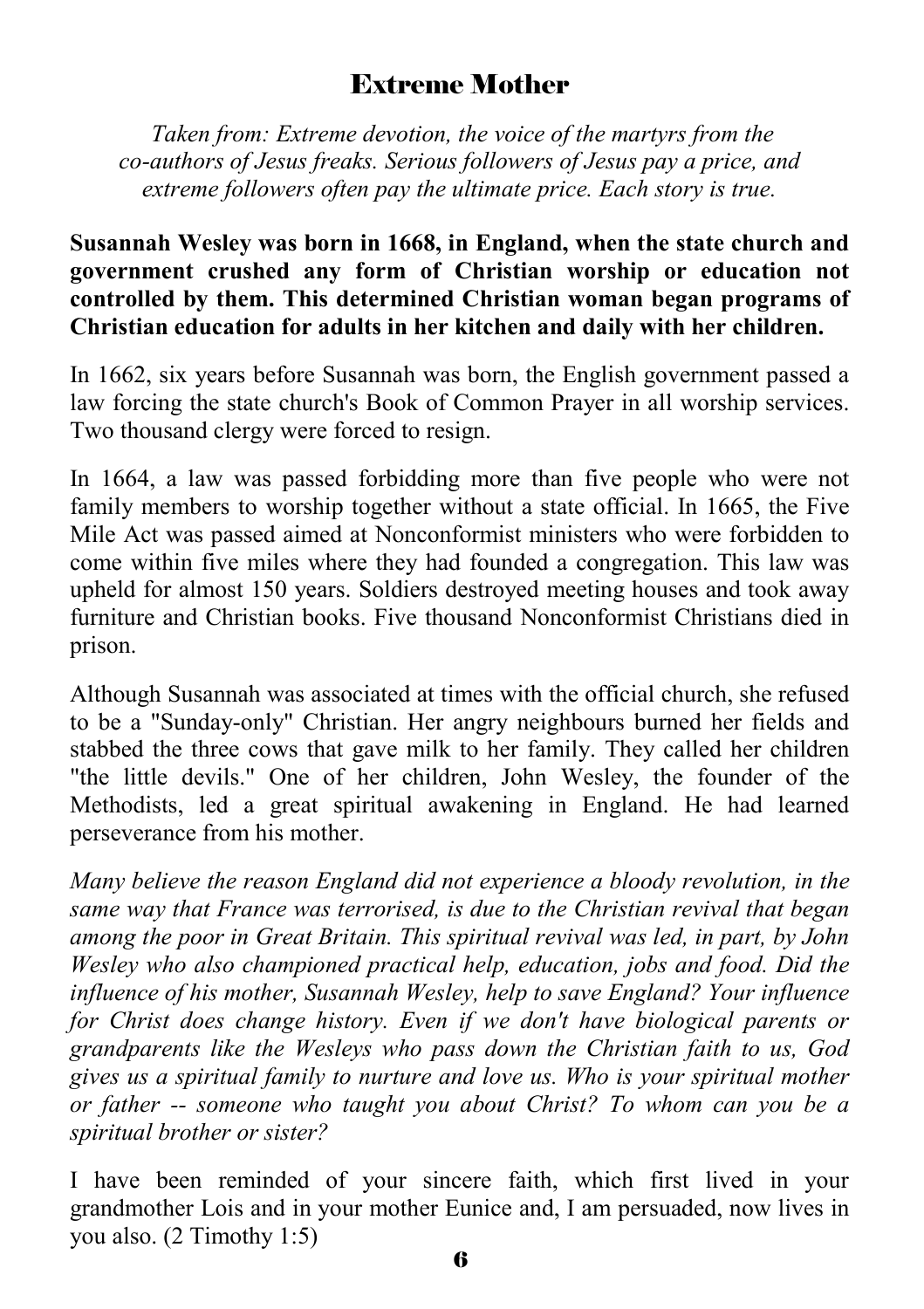

# **FAITH IN ACTION** helping with homelessness

## 10 years helping the Homeless in Merton

Merton Faith in Action set up in 2004 and have a day time Drop-In Centre at the Salvation Army Citadel in Kingston Road, South Wimbledon. Every Wednesday and Friday it provides a warm and safe environment for about 65 homeless and vulnerable people.

Each year Merton Faith in Action: Prepares and serves over 7000 meals Runs over 600 laundry washes Provides over 3000 showers Distributes over 800 food parcels Gives out over 80 sleeping bags Supplies warm clothes including coats, jumpers and shoes

Faith In Action's main purpose is to offer friendship and provide meals to those who come to the Drop-In. It also provides professional support and advice alongside a team of dedicated volunteers who cook meals and give companionship to all who need it. Many service users have complex problems relating to mental health, drug and alcohol abuse, and the professional project workers put them in touch with agencies that can help them.

Those working at the Drop-In Centre also provide help with finding somewhere to live, job applications and benefit claims.

Faith In Action works closely with the Winter Night Shelters, which provide places in Merton for 12 people between December and March.

It costs £7,000 a month to keep the Drop-In Centre open twice a week all year round. We urge you to support the Square Meal Appeal - £5 a month pays for two Square Meals each month.

To find out more the website **www.mertonfaithinaction.org** or to give a donation visit **www.justgiving.com/faithinaction**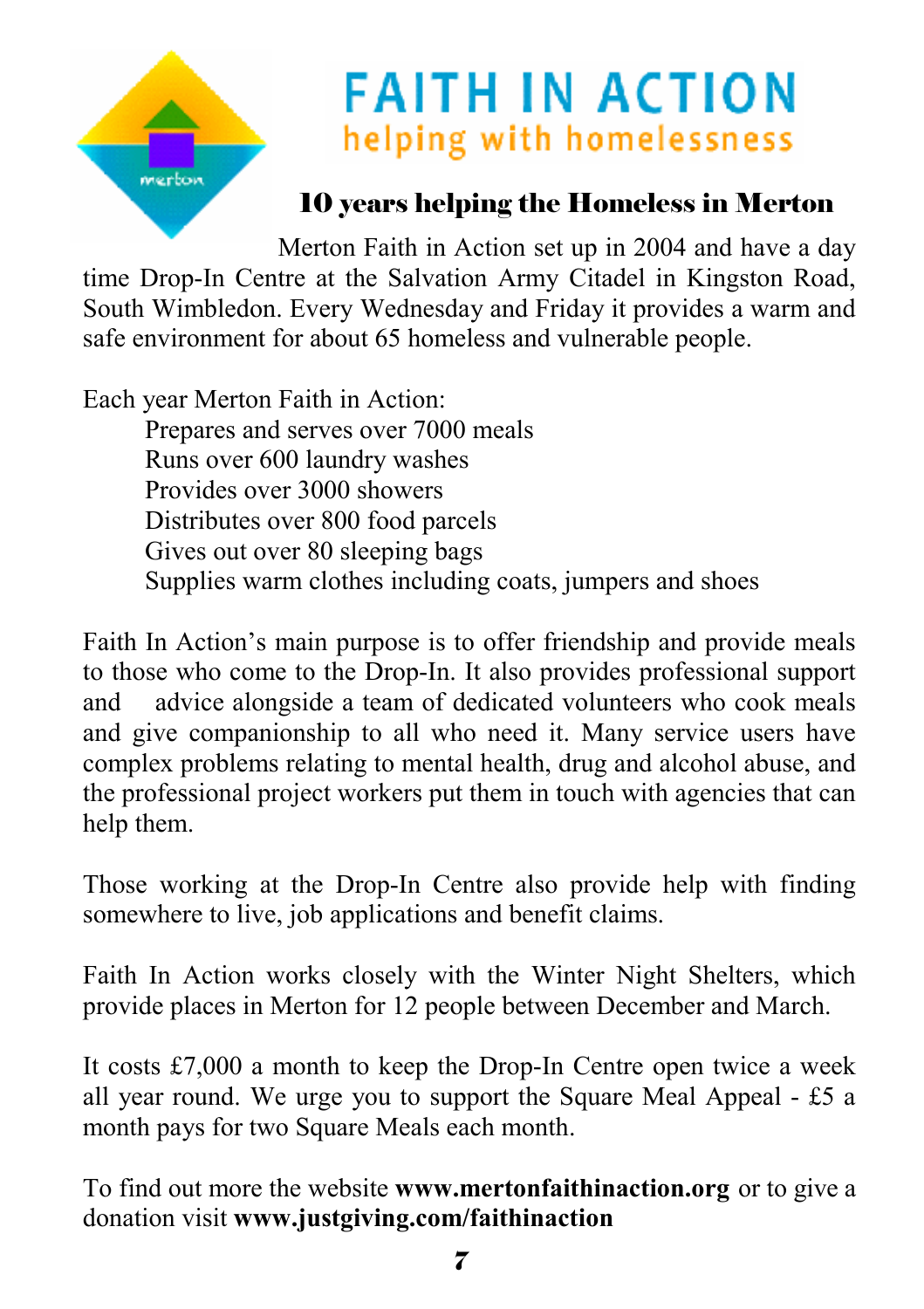

As part of the wider work of St Raphael's, the **Jubilee Centre** gives day care support to patients who are living in the community. The Centre offers complementary therapies, creative activities,

chaplaincy, music therapy, counselling, bathing and hairdressing. It also hosts a monthly carers lunch where relatives can access free advice from a solicitor, CAB worker, Age UK and a social worker. One patient said that attending the Jubilee Centre each week made her "feel human again".

This is just one of the services provided to residents of Merton and Sutton who are facing life-limiting illnesses. The hospice also has an in-patient unit, community care nurses, a Hospice@Home service and bereavement counsellors.

St Raphael's Hospice was founded in 1987 by the Daughters of the Cross of the Liege and has recently become independent from another of



its works – St Anthony's Hospital. In January, **Mike Roycroft** was appointed as CEO of St Raphael's. Mike says "I have a clear mandate to ensure a strong and vibrant future for the hospice. Together with our many supporters throughout the community, and with God's help, I have every confidence that we will succeed in building on all that has been good in the past and the best of what is new to become stronger and even better."

The hospice needs over £5 million each year to continue to provide vital care services and only 20% of this comes from the NHS. Many individuals, churches and community groups support us financially and we are most grateful for this. Our annual fundraiser 'Make Your Will Fortnight' is from May  $9-23$ <sup>rd</sup> when local solicitors waive their usual fee in favour of a donation to the hospice, visit www.makeyourwill.org.uk. Another way people help us is through sponsored places in running and cycle events such as the London Marathon or Ride London. For more details of these or other ways you can get involved, phone me on 020 8254 2464 or email rosey.johnson@straphaelshospice.org.uk

*Rosey Johnson*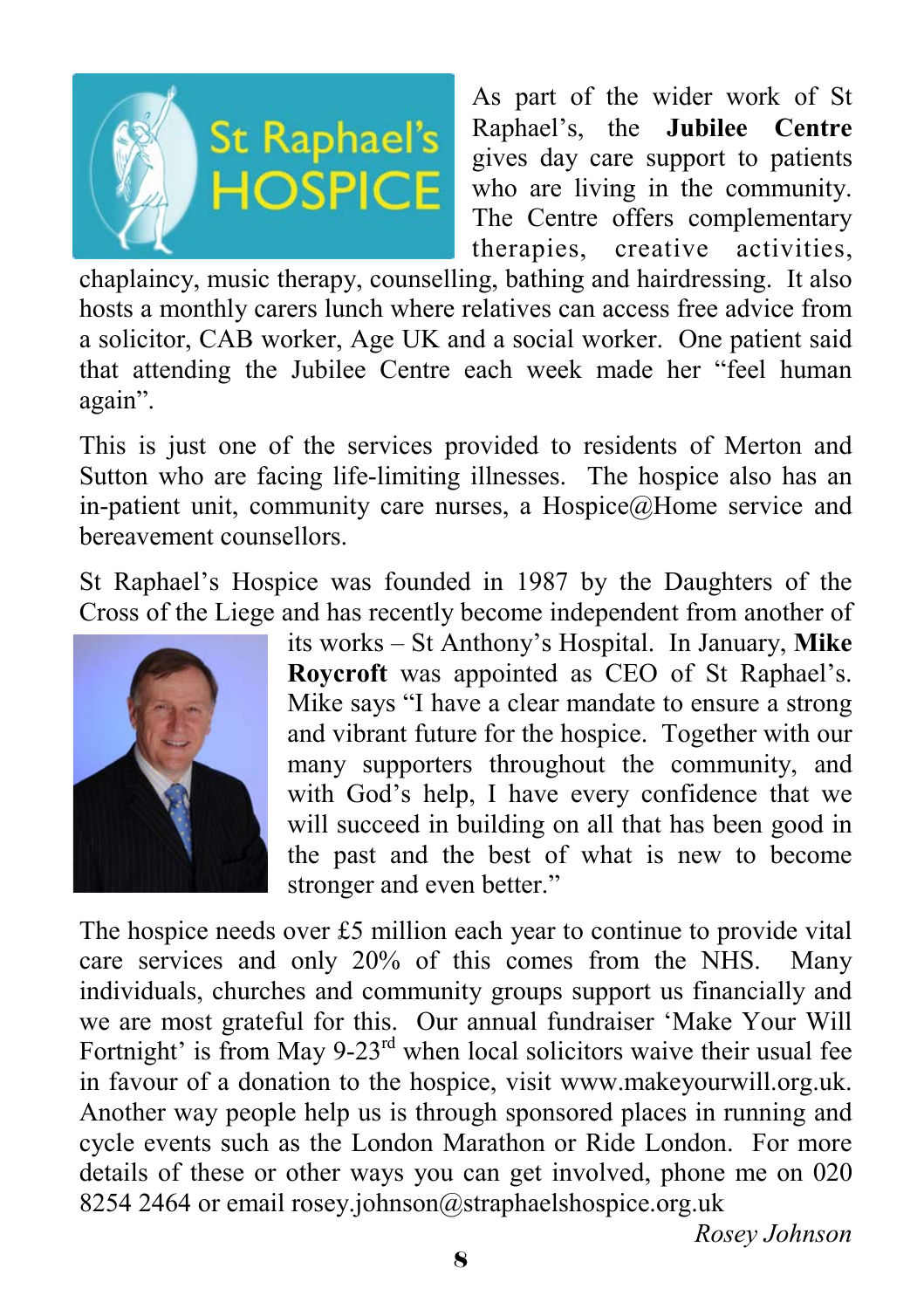

## JESUS' SUFFERING

 In the run up to Easter we are surrounded by symbols of new beginnings, representing Jesus' resurrection from the grave. But before he was raised to life, he suffered terribly and died in agony. During Holy Week, please pray for Christians and others across the world who endured harassment,

violence and worse, just because of what they believe.

 Before he went to the cross, Jesus told his disciples about the suffering he was going to go through, and concluded with these words:

*"I have told you these things, so that in me you may have peace. In this world you will have trouble. But take heart! I have overcome the world."* John 16:33

Please stand with us in prayer:

 - pray for those who have been abandoned by friends or family because of their beliefs;

 - pray for people who were falsely accused to cover up the fact that they were imprisoned for their beliefs;

 - pray for justice for the hundreds of Muslims and Christians in Pakistan charged falsely with blasphemy;

 - pray for provisions for Christians in Zanzibar who are taken to court on baseless charges aimed at using up their meagre resources in legal fees;

 - pray for four Christians in Iran who were sentenced last year to 80 lashes for taking communion;

 - ask God to comfort the families of those who have been killed because of their religious beliefs;

 LENT REFLECTION: Read Luke 4:18-19 and pray for freedom for the poor, oppressed, and those unjustly imprisoned.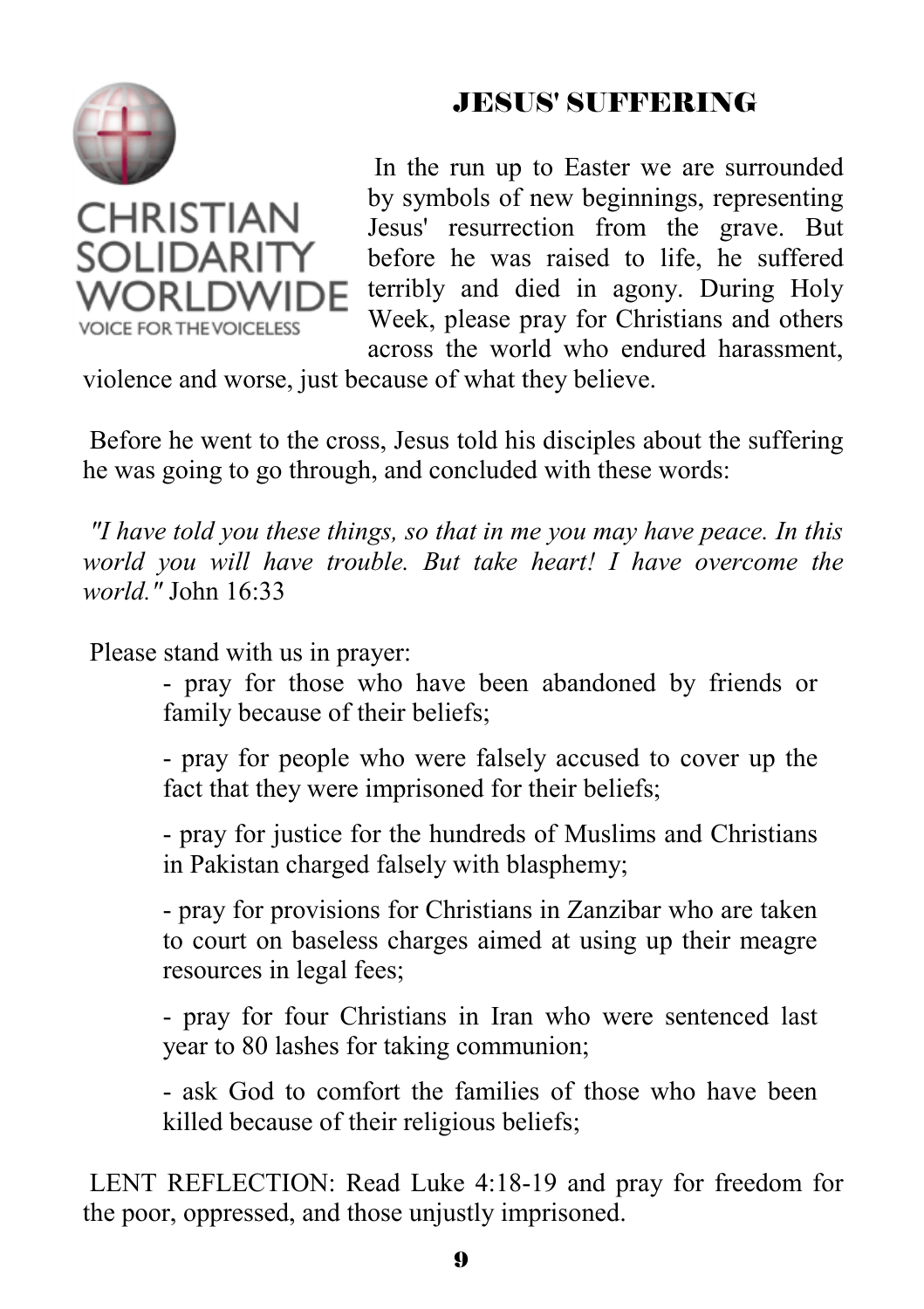#### EASTER COLOURING

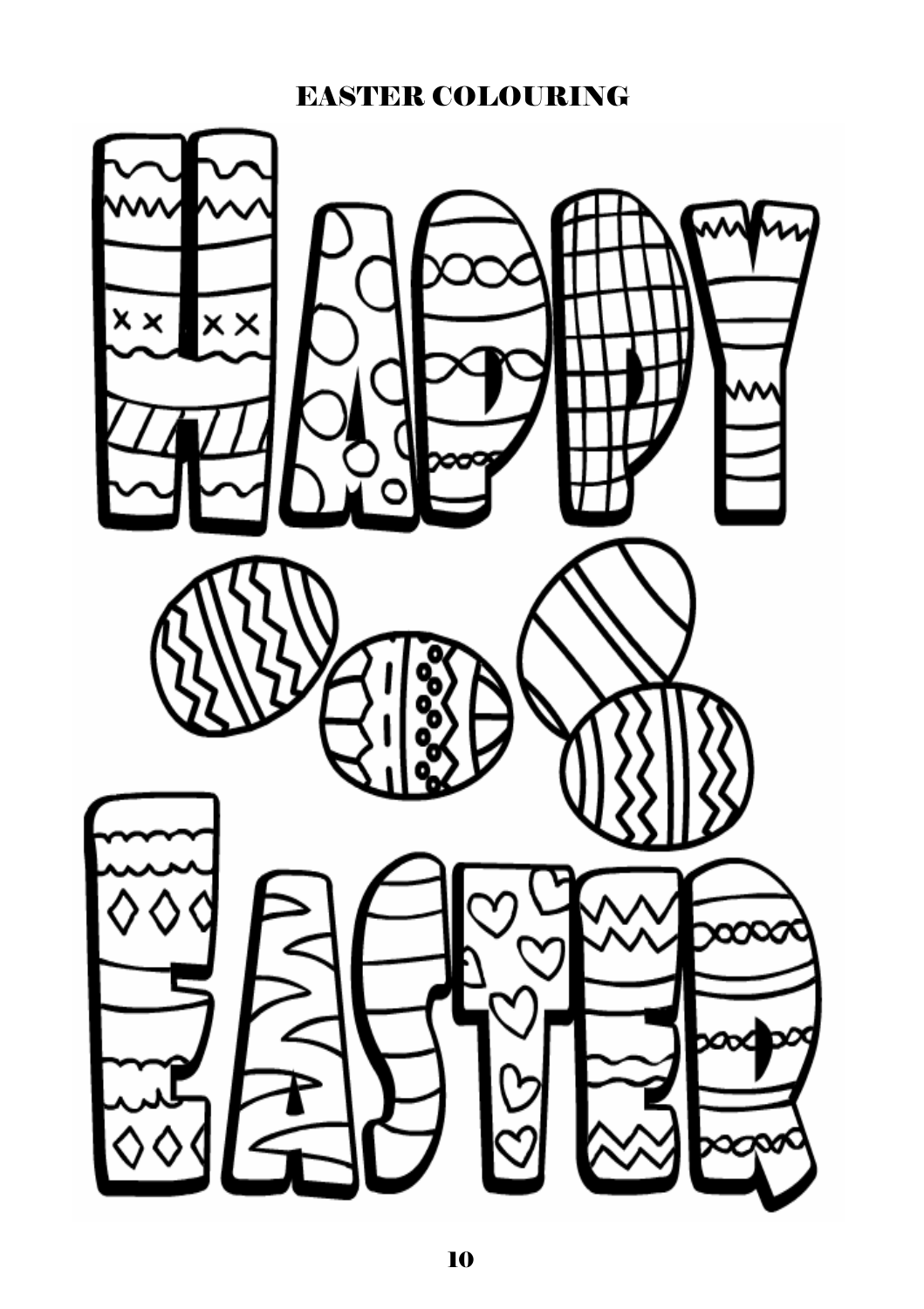

## FAIRTRADE RECIPES

**Hot Cross Buns**  Makes about 12 buns.

#### **Ingredients**

50g, plus 1 level tsp, caster sugar 1 level tbs dried yeast 450g plain flour 1 level tsp salt 1 rounded tsp mixed spice 125g Tropical Wholefoods Fairtrade Raisins 40-55 ml warmed milk 1 egg, beaten 50 g butter, melted



**For the glaze**  2 tbs granulated sugar

2 tbs water

#### **For the crosses**

4 oz (110 g) plain flour and 3 tbs water You will also need a greased baking sheet.

1.First stir the teaspoon of caster sugar into 150 ml hand-hot water, then sprinkle in the dried yeast and leave it until a good frothy 'beer' head forms.

2. Meanwhile sift the flour, salt and mixed spice into a mixing bowl and add the remaining 50 g of sugar, and the raisins.

3. Make a well in the centre, pour in the yeast mixture plus 40 ml of milk (again hand-hot), the beaten egg and the melted butter. Now mix it to a dough, starting with a wooden spoon and finishing with your hands (add a spot more milk if it needs it).

4. Transfer the dough on to a clean surface and knead it until it feels smooth and elastic – about 6 minutes.

5. Now pop it back into the bowl, cover the bowl with a lightly oiled plastic bag, and leave it in a warm place to rise – it will take about an hour to double its original size.

6. Turn it out and knead it again, back down to its original size.

7. Divide the mixture into 12 round portions, arrange them on the greased baking sheet (allowing plenty of room for expansion). Leave them to rise once more, covering again with the oiled plastic bag, for about 25 minutes. Meanwhile pre-heat the oven to 220C/425F/gas mark 7.

8. For the crosses, mix the flour and water, roll out very thinly and divide into small strips, dampen and place on top of the buns before baking.

9. Bake the buns for about 15 minutes. While they're cooking, make the glaze by melting the sugar and water over a gentle heat. Brush the buns with the glaze as soon as they come out of the oven, to make them nice and sticky.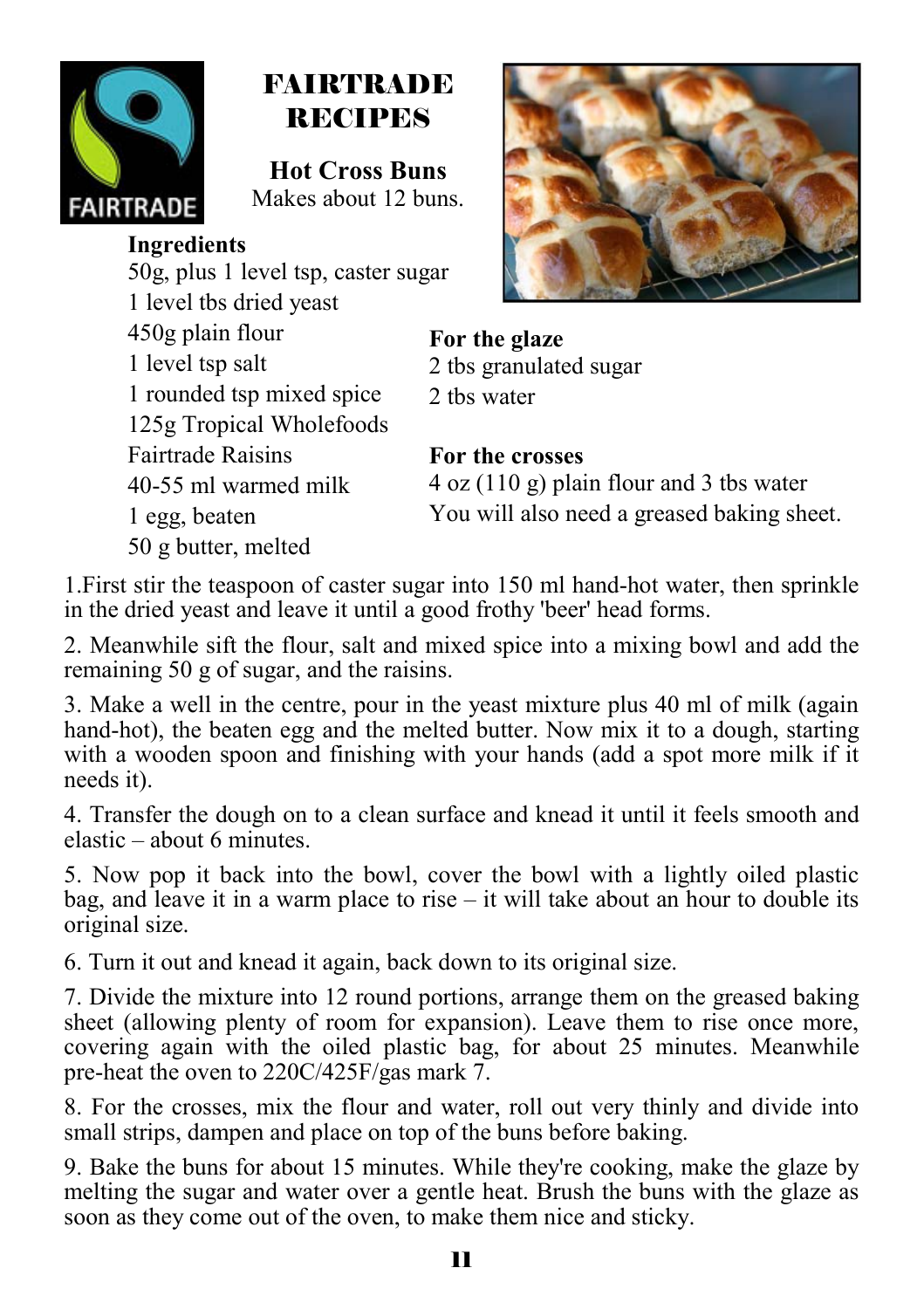

### The Passion of Jesus

The huge Wintershall cast – including a donkey and horses - in colourful costumes, realistic scenes and a heart moving crucifixion and resurrection, The Passion of Jesus makes a great impact.



The Passion of Jesus has grown enormously over the years and is no longer performed only at Wintershall and goes out to the people, in London, Trafalgar Square every Good Friday and in Guildford on Easter Saturday, and new for 2014 Staines on Easter Saturday. In 2013 it was live streamed onto the internet and went all round the world.

Now a regular, and highly praised addition to Easter in London, the Passion is free and attracts up to 20,000 people for each of its two performances at 12 noon and at 3.15 p.m. on Good Friday.

Big screens are used so wherever you are you can see and hear the acting. BSL interpreters will be available for both London performances.

## The Staines Passion

For the first time ever Staines shoppers will be able to witness the Passion on Easter Saturday 2014 at 12 noon and at 2.30 p.m. in the memorial gardens just off Staines High Street.



## The Guildford Passion

Guildford shoppers are enthralled but originally unexpected with the Passion on Easter Saturday at 12 noon and at 2.30 pm in the High Street.

The action starts with the trial of Jesus at the corner of Quarry Street ending with the crucifixion and resurrection outside Holy Trinity Church at the top of the High Street.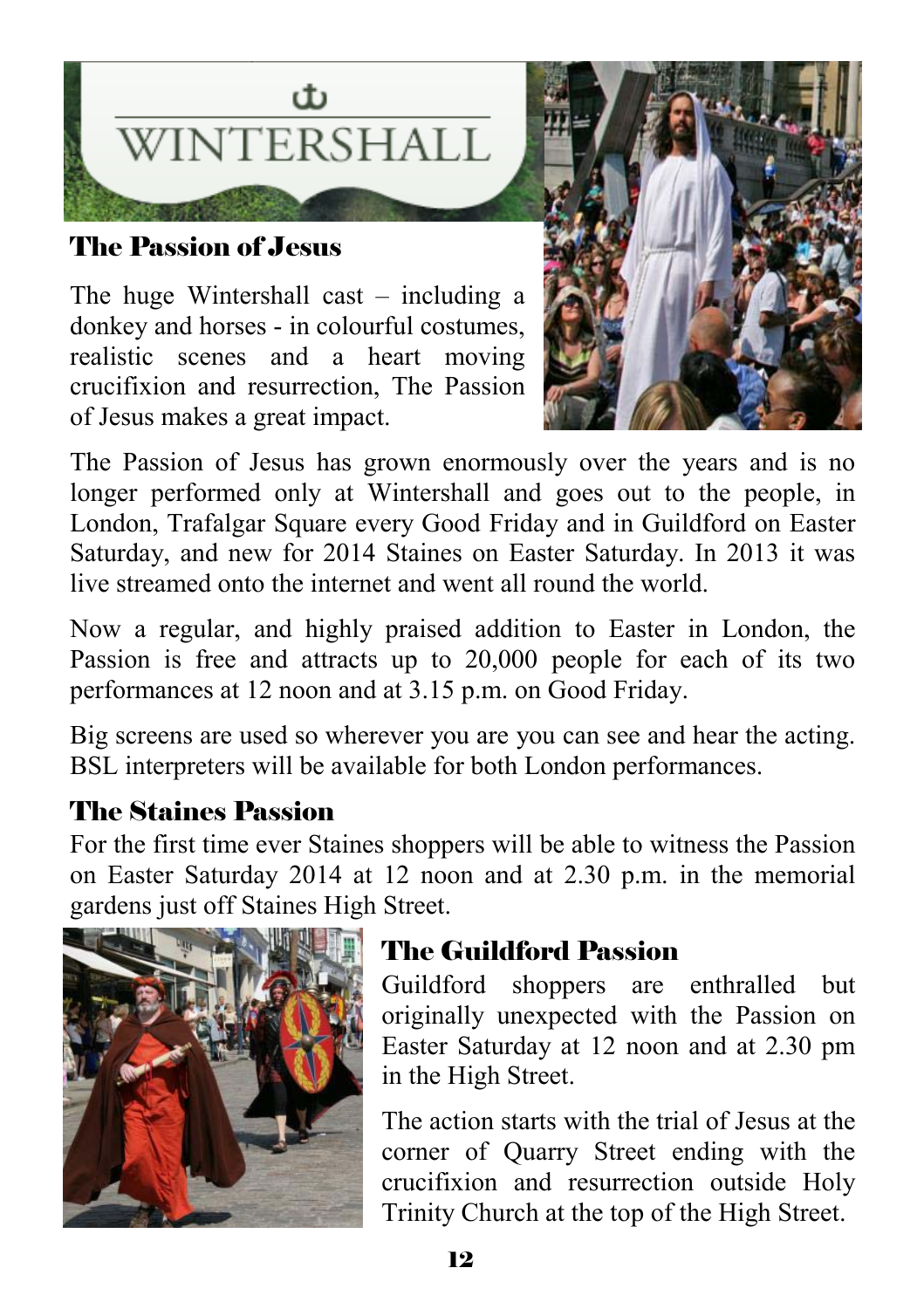

# **the** Elizabethan **Floral Arrangement Society**



We have regular workshops where you can learn how to create stunning floral arrangements for your home from everyday garden flowers and foliage.

> Watch Floral Art demonstrations by experts Build a wider knowledge of plants and gardening

 We meet at 7.30pm on the first Tuesday of every month at Martin Way Methodist Church Merton SW20 9JZ

> Visitors Fee £5.00 For more information contact James Long tel:07939 357959 email: jamesefas@hotmail.co.uk

> > $- < 0 > -$

## Raynes Park Methodist Church celebrates 100 years

On **SATURDAY 17th MAY**, Raynes Park Methodist Church buildings will be open to everyone from 10.30am to 3.30pm. There will be a Flower Festival, an exhibition of historical artefacts and a presentation of the Church's history.



The Lantern Arts' Studios will also be open

to view and refreshments will be available in the Coffee Shop.

From 2.30pm to 6.00pm there will be a re-union of past and present members, followed by tea and entertainment, but this is by invitation only.

On **SUNDAY 18th MAY**, worship at 10.30am will be led by Revd Margaret Adams, and the guest preacher will be Dr Daleep Mukarji, Vice President of the Methodist Conference. Refreshments will be served in the Bond Hall after the service when a celebration cake will be cut.

Please come along and help us celebrate our 100 years in Raynes Park.

*David Mortimer*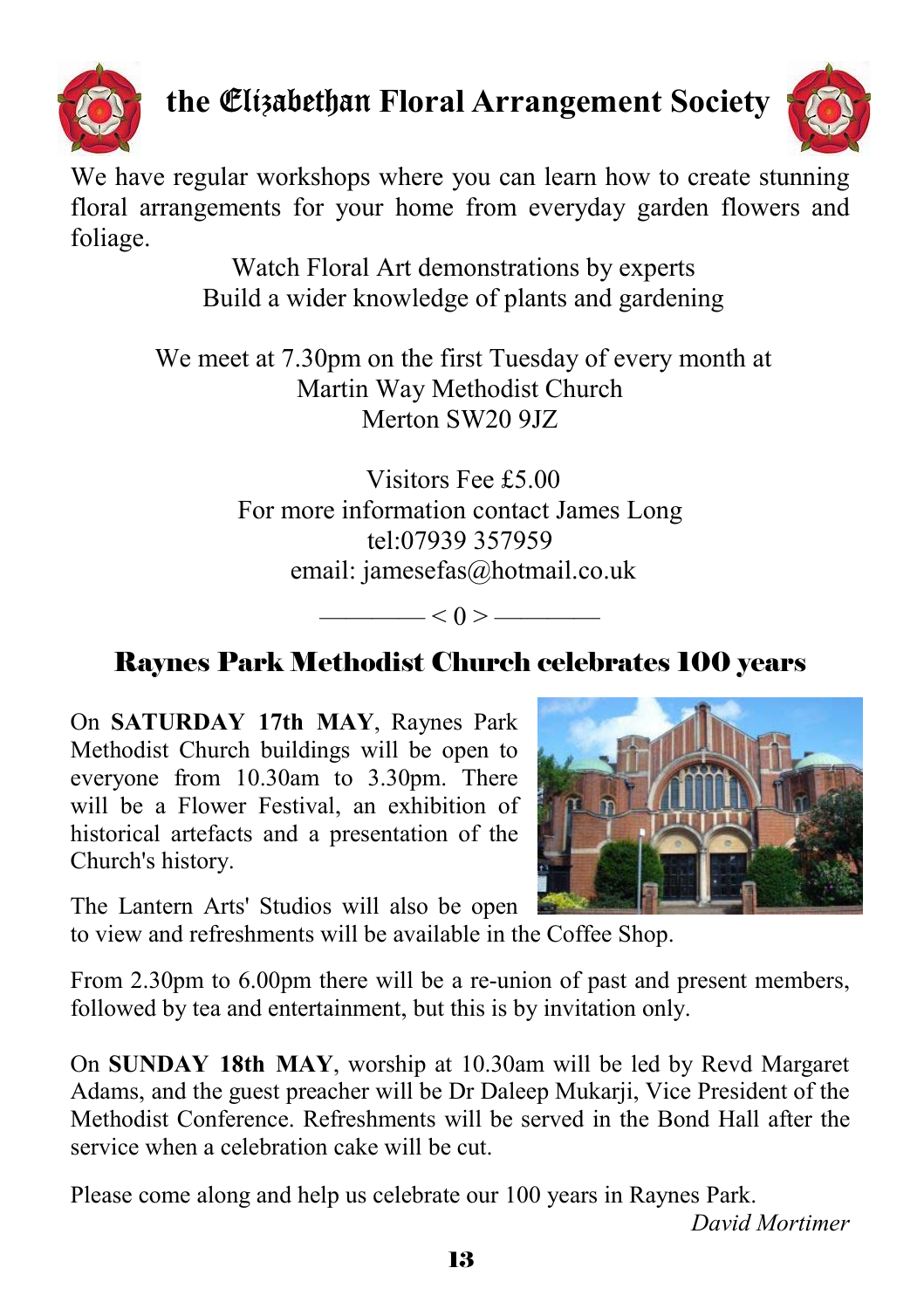# **CHURCH DIARY**



| Tue      | 1  | 10.30am-noon         | Coffee and Chat                                                                        |  |  |  |  |  |  |  |
|----------|----|----------------------|----------------------------------------------------------------------------------------|--|--|--|--|--|--|--|
|          |    | 8.00 pm              | Time for Prayer                                                                        |  |  |  |  |  |  |  |
| Fri      | 4  | $12.30 \text{ pm}$   | Luncheon Club                                                                          |  |  |  |  |  |  |  |
| Sat      | 5  |                      | Spring Harvest (to 9th April)                                                          |  |  |  |  |  |  |  |
| Sun      | 6  | 10.30 am             | All Age Worship led by Rev Paul Timmis                                                 |  |  |  |  |  |  |  |
| Tue      | 8  | $10.30$ am-noon      | Coffee and Chat                                                                        |  |  |  |  |  |  |  |
|          |    | 8.00 pm              | Time for Prayer                                                                        |  |  |  |  |  |  |  |
| Sun $15$ |    | 10.30 am             | Morning Worship led by David Eagle                                                     |  |  |  |  |  |  |  |
| Mon 14   |    | $7.30 \text{ pm}$    | <b>Easter Meditation</b>                                                               |  |  |  |  |  |  |  |
|          |    | Tues 15 10.30am-noon | Coffee and Chat                                                                        |  |  |  |  |  |  |  |
|          |    | $7.00 \text{ pm}$    | Men's Supper Club - Hugh Proctor -                                                     |  |  |  |  |  |  |  |
|          |    |                      | Fun with Numbers                                                                       |  |  |  |  |  |  |  |
|          |    | $7.30 \text{ pm}$    | <b>Easter Meditation</b>                                                               |  |  |  |  |  |  |  |
| Weds16   |    | $7.30 \text{ pm}$    | <b>Easter Meditation</b>                                                               |  |  |  |  |  |  |  |
| Thurs17  |    | $7.30 \text{ pm}$    | Maundy Thursday Service led                                                            |  |  |  |  |  |  |  |
|          |    |                      | by Rev Paul Timmis                                                                     |  |  |  |  |  |  |  |
| Fri      | 18 | $10.30$ am           | Good Friday United Service at Merton Park<br><b>Baptist Church</b>                     |  |  |  |  |  |  |  |
| Sun $20$ |    | 6.30 am              | Sunrise Service on Cannon Hill Common<br>followed by Breakfast at Martin Way at 7.30am |  |  |  |  |  |  |  |
|          |    | 10.30 am             | Easter Communion Service led<br>by Rev Paul Timmis                                     |  |  |  |  |  |  |  |
| Tue 22   |    |                      | 10.30am-noon Coffee and Chat                                                           |  |  |  |  |  |  |  |
|          |    | $8.00 \text{ pm}$    | Time for Prayer                                                                        |  |  |  |  |  |  |  |
| Fri      | 25 | $12.30 \text{ pm}$   | Luncheon Club                                                                          |  |  |  |  |  |  |  |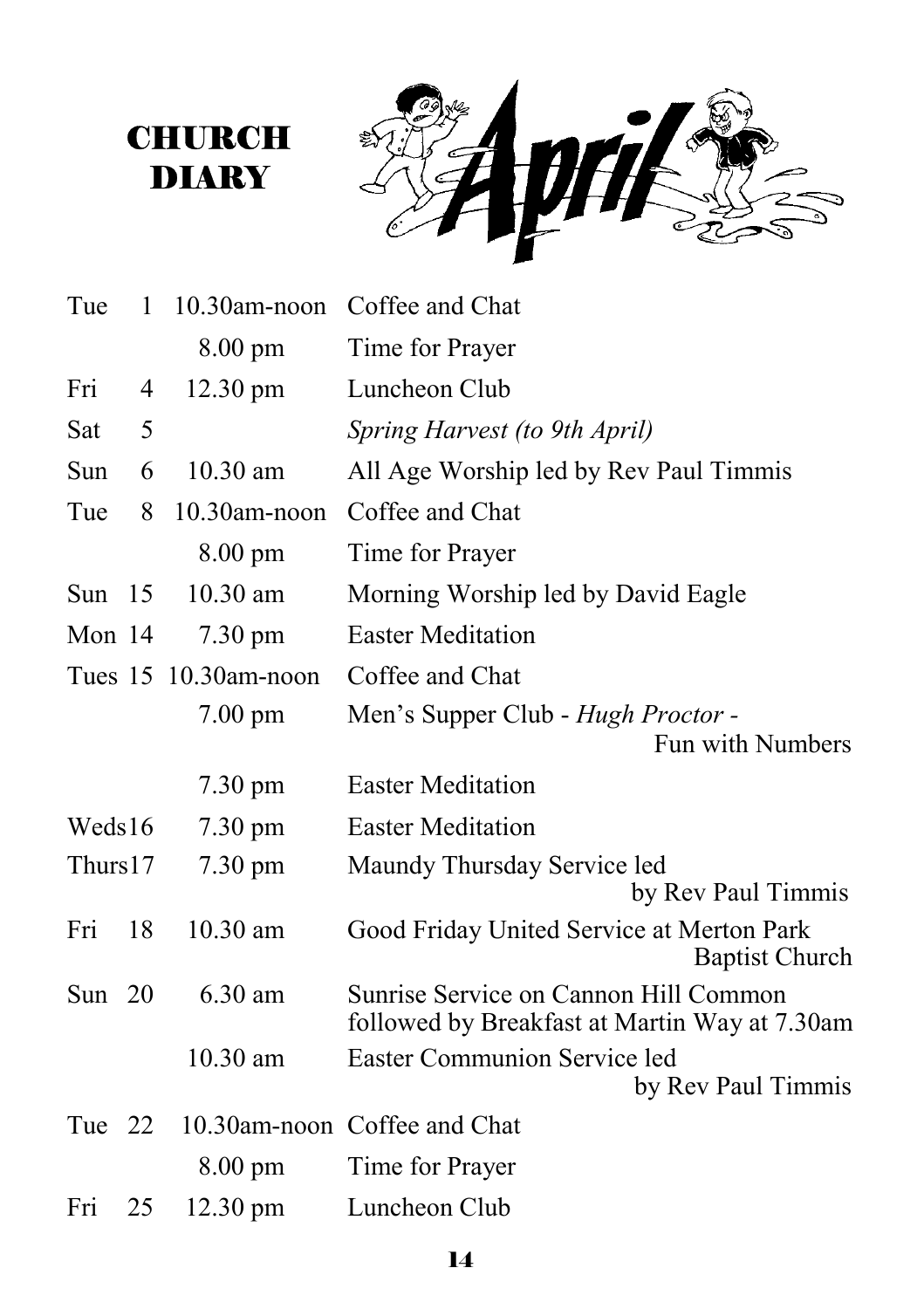Sun 27 10.30 am Morning Worship led by Brenda Cannon 12.30am-1.30pm Church General Meeting 6.30 pm Communion Service led by Rev Paul Timmis Tue 29 10.30am-noon Coffee and Chat

8.00 pm Time for Prayer

*Please refer to the Website (www.martinway.org.uk) or Weekly Notice Sheet for any additional information* 

 $-$  < 0 >  $-$ 



We wish all of those who celebrate a birthday in April a very

*Happy Birthday*  and especially to:

**Celia Johnson on 4th April Rosie Randall on 10th April Phoebe Pallister on 29th April**

 $\qquad$   $\qquad$   $\qquad$   $\qquad$   $\qquad$   $\qquad$   $\qquad$   $\qquad$   $\qquad$   $\qquad$   $\qquad$   $\qquad$   $\qquad$   $\qquad$   $\qquad$   $\qquad$   $\qquad$   $\qquad$   $\qquad$   $\qquad$   $\qquad$   $\qquad$   $\qquad$   $\qquad$   $\qquad$   $\qquad$   $\qquad$   $\qquad$   $\qquad$   $\qquad$   $\qquad$   $\qquad$   $\qquad$   $\qquad$   $\qquad$   $\qquad$   $\qquad$ 

## MARTIN WAY MAY FAIR **Saturday 10th May ~ 10.30am-2.30pm**

- We need prizes for the Raffle. Can you or someone you know donate a voucher or a gift for children or adults?
- Do you have any small gifts or items that might be suitable for the children's lucky dip?
- Jane Bryan is organising a Jar Tombola. Please start collecting jars and filling them as soon as possible. You can fill them with anything you like - be creative! Filled jars can be given to Jane.
- Save you old books for the Book Stall but please don't bring them along just yet.
- We also need helpers on the day.

Please speak to Anne Conquest if you can help with any of these things.